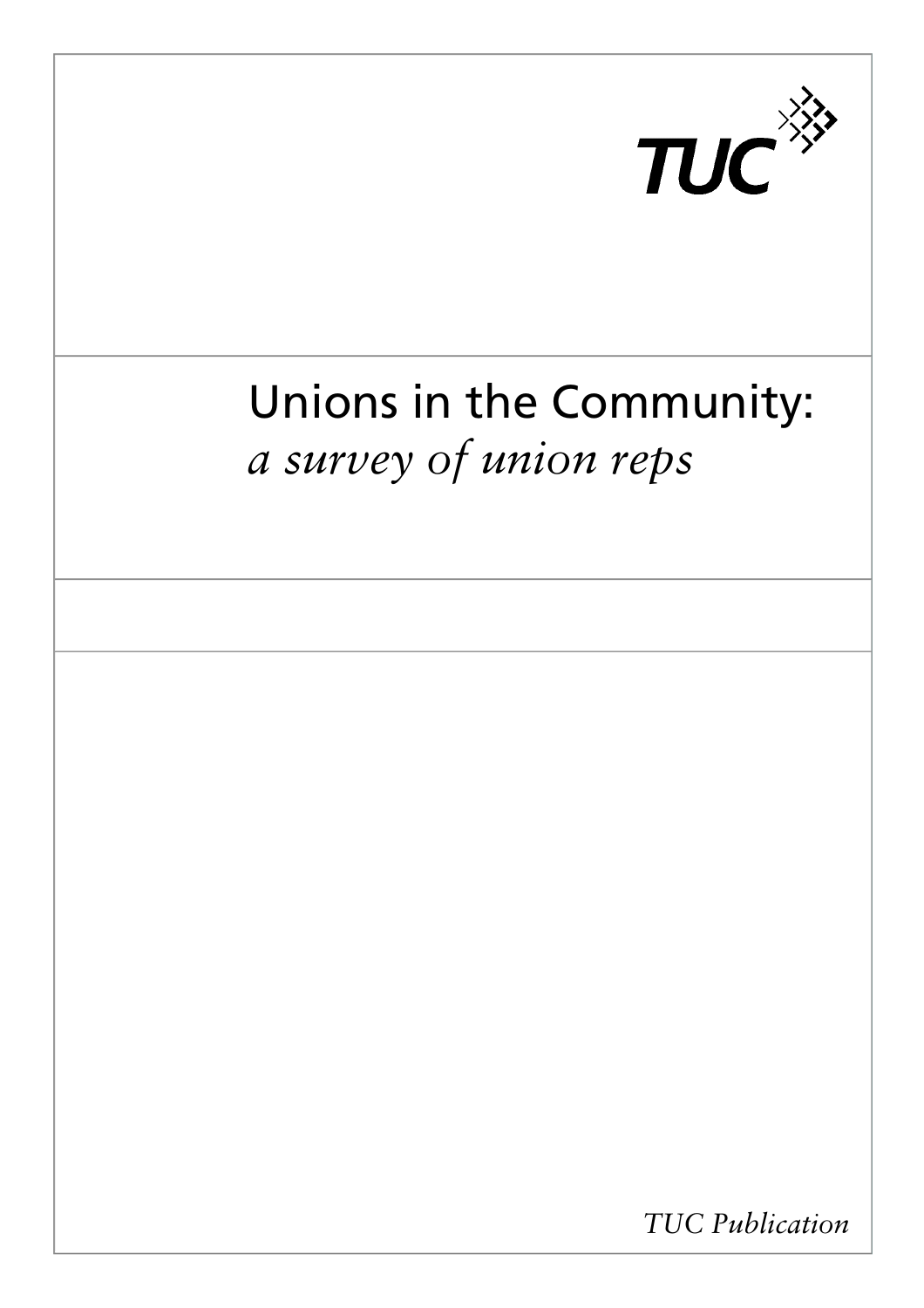

*This report was commissioned by the TUC, and was carried out by Gregor Gall, Professor of Industrial Relations at the University of Hertfordshire. Gregor is Director of the university's Centre for Research in Employment Relations. He is the author of four books on unions and many studies on union organising including four edited volumes. He runs a subscription-based research service for unions and is a regular contributor to the Morning Star, the Guardian's* CommentisFree *and radio and televsion on union matters.* 

*The opinions expressed within this publication are those of the author rather than the TUC.*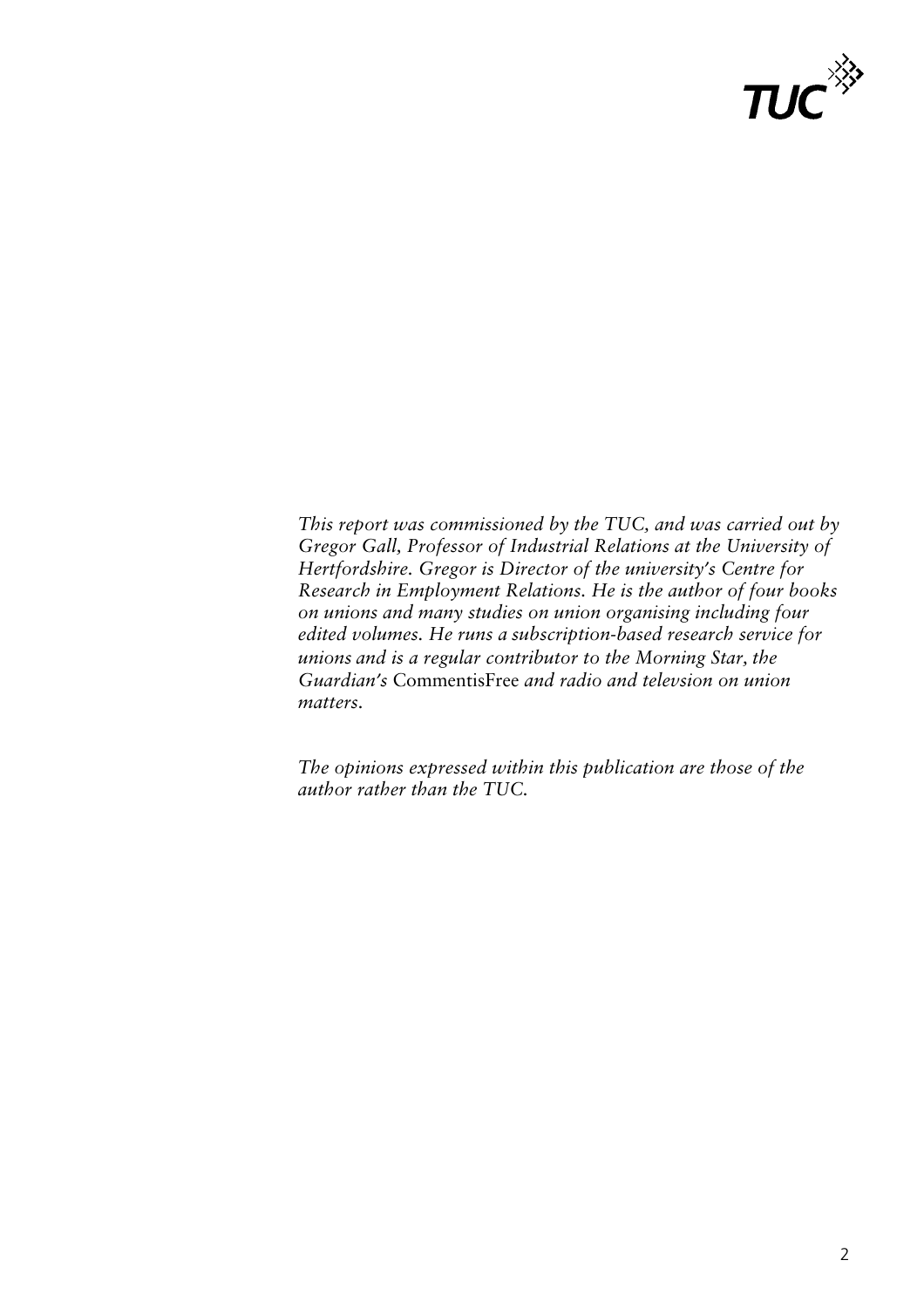

#### Introduction

The key resource that unions possess is, arguably, their thousands upon thousands of lay activists. These 200,000 lay volunteers are a tangible link between national unions and their membership of some seven million members. Lay reps and stewards lie at the heart of union efforts to develop and sustain workplace organization, and there is significant evidence to suggest that where lay reps are present and active, members and potential members are likely to be both more aware of union presence, and to think that the union is effective in their workplace.

But union reps are not only a key *workplace* resource. In the many discussions surrounding the possible strategies which unions should consider deploying in order to regenerate and grow themselves, community unionism and social movement unionism<sup>1</sup> have been regularly suggested. Unions in other parts of the world  $$ notably in Australia and the United States - have often deployed these strategies to good effect. The Justice for Janitors campaign in California is probably the best known example here. Closer to home, the TELCO (The East London Community Organization)/London Citizens example is often cited as an effective example of joint union/community organizing. Traditional models of community unionism have often sought to distinguish between the work of unions within the workplace and the work that unions undertake in the wider community.

However, such an approach risks failing to recognise not only the wealth of activism and experience within unions themselves, but also more critically that union activists are also often active within so-called extra-union social movements and networks. The very desire for social justice, the holding of the necessary social skills embodied in social capital and unions' activists reflecting the diverse nature of civil society in modern day Britain mean that union activists are often an integral part of community and extra-workplace activity, campaigning and interest representation.

As part of its ongoing 'Active Unions, Active Communities' project, the TUC commissioned this survey to identify and understand in a concrete, up-to-date and robust way what sorts of community and campaigning activity union reps undertake outside their own workplaces and their motivations to do so. This report sets out the key findings from that survey which was undertaken in December 2008.

 $\overline{a}$ 

<sup>&</sup>lt;sup>1</sup> See the work of Amanda Tattersall at

http://www.communityunionism.org/nucleus/ and Jane Wills' *Union Futures: Building networked trade unionism in the UK,* Fabian Ideas pamphlet, No. 602. 2002.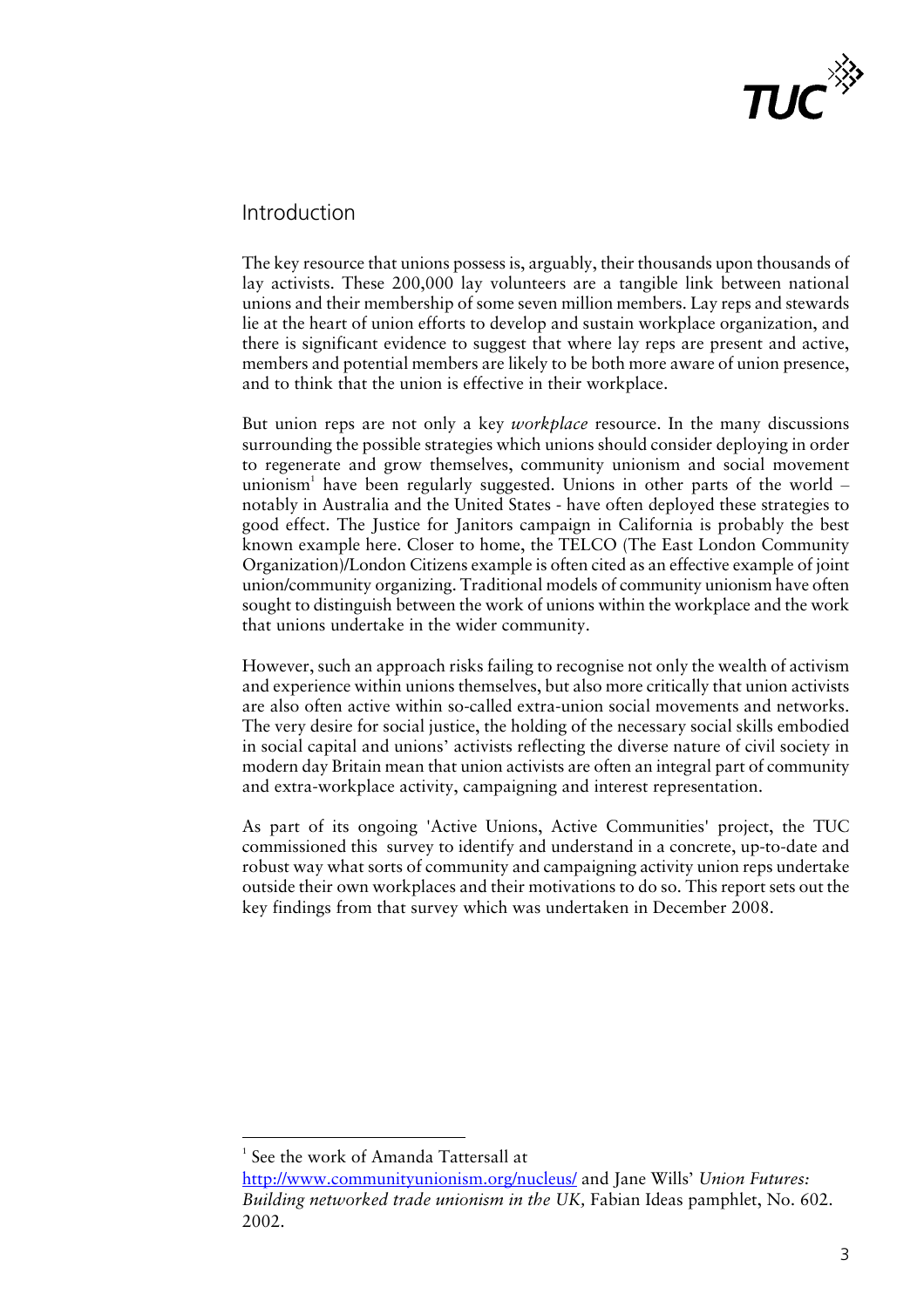

#### Survey respondents

The respondents were primarily workplace reps or shop stewards  $(58\%)$ , safety reps (43%) and branch officers (36%). Union learning reps also made up a significant proportion of the respondents  $(19\%)$  – with smaller numbers of the respondents identifying themselves as equality reps  $(6\%)$ , convenors  $(6\%)$  and environmental reps (3%). Because union reps often hold more than one position and were permitted by the survey to specify all the workplace lay posts they held, these numbers exceed 100%. A fuller picture of the respondents' characteristics is given in the Technical Appendix.

## Respondents' workplaces

A number of questions in the survey asked about the characteristics of the workplaces the union reps worked in. These were important in order to understand the context of their activity in terms of the environment they worked in – whether broadly supportive or not – and the resources they may have access to *vis-à-vis* the scale of the task of representation they undertake. A brief overview of the characteristics of respondents' workplaces (see Technical Appendix for further detail) shows that the profile of respondents' workplaces suggests quite a healthy and positive picture for union organization in terms of the membership density, the number of workplaces reps and workplace activity, particularly in the larger workplaces. Setting aside any influence the employer has on the question, it means that union workplace membership and organization provides a supportive foundation for the work of union reps. One interesting finding was that 23% of respondent union reps reported rising membership density in their workplaces and 52% reported stable membership densities, suggesting a relatively healthy picture of workplace organisation.

## Campaigning Activities

The main body of the survey asked union reps about the campaigns which they have been active in beyond the workplace. These covered categories which included both union-based and non-union based activities. For example, some activity may have come about as a result of urging from their unions (branches, national union) to be involved in campaigns or as a result of a union initiative to set up a particular campaign. Meanwhile, other activity may have come about from stimuli and sources external to their union where union members participate in these without any urging from their union and as a result of union reps' own particular preferences and choices.

The respondents showed that not only were they involved in a wide array of campaigning external to their own workplaces but also that that they were involved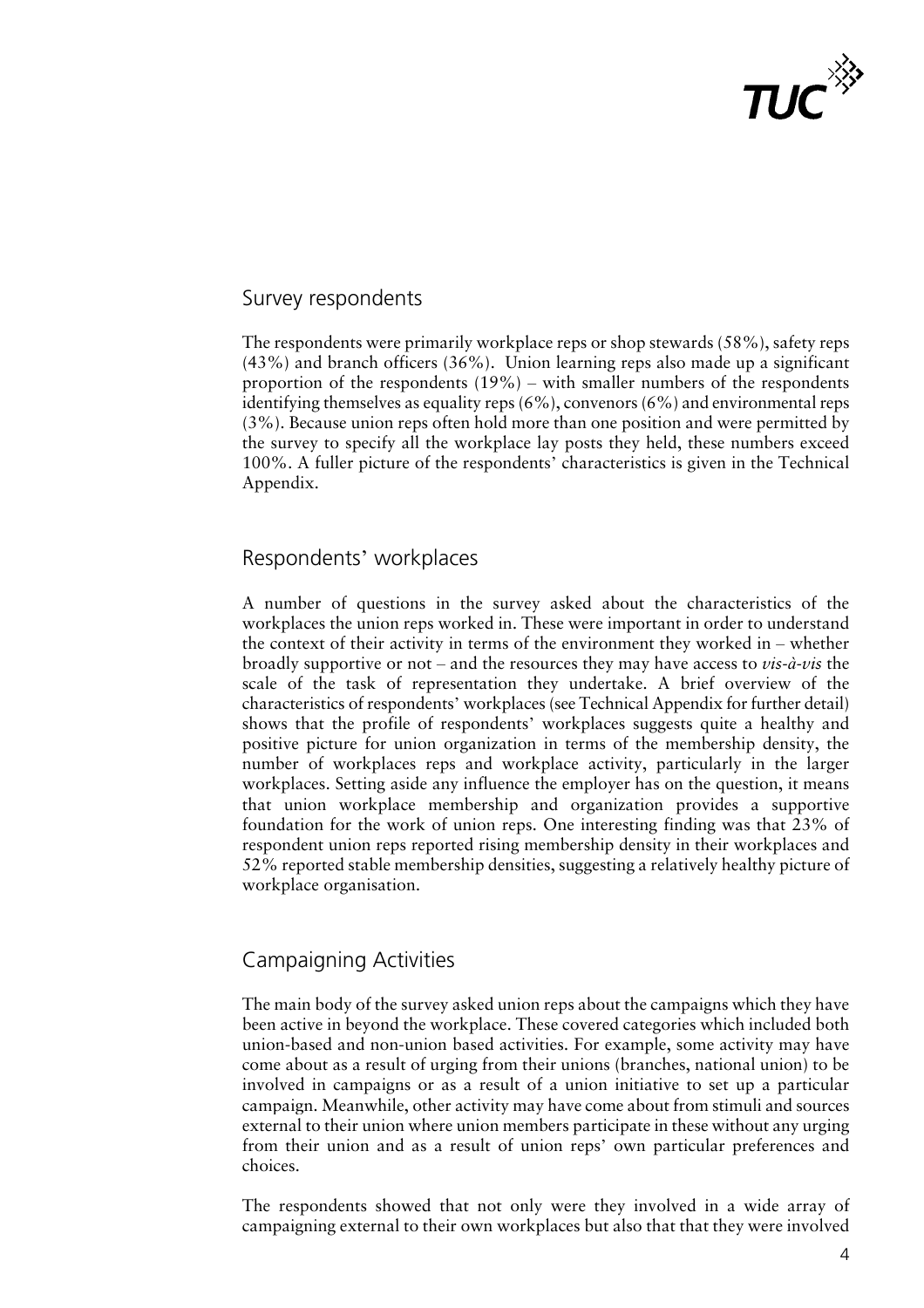

in, on average, two such campaigns per union rep. Taking this and the number of reps undertaking civic engagement activities (see below), the union reps surveyed are considerably more active in activities than the members of the general populace.

The *Citizenship Survey* for 2007-2008 in England Wales showed that 73% of all adults had volunteered at least once in the last year and 48% of these had volunteered once a month. A further 39% had also engaged in some form of civic participation. Union reps were nearly three times as active in terms of volunteering and more than eight times as active in terms of civic participation.

Moreover (see below), they also gave over more of their time to these activities than members of the general populace.

When asked about the types of campaigning they were involved in, the greatest number of union reps were involved such campaigns concerning disability or health issues and those tackling racism and the far right (like the British National Party) and environmental issues (see Table 1). Lesser numbers were involved in a number of campaigns such as women's issues and anti-war work. Nonetheless, Table 1 makes it clear that union reps were involved in more than just one campaign per rep.

#### Table 1: Percentages involved in different types of campaigns

| Disability or health issues                               | 37%   |
|-----------------------------------------------------------|-------|
| Tackling racism and the far right                         | 31%   |
| Environmental issues                                      | 25%   |
| Women's issues                                            | 13%   |
| Local community campaigns                                 | 12%   |
| Other                                                     | 12%   |
| Anti-war or peace campaigns                               | 11%   |
| 'Pride' or other campaigns relating to sexual orientation | 11%   |
| Asylum seekers, refugees or undocumented worker issues    | $7\%$ |

(Note: Respondents could choose from as many campaigns as they were involved in.)

In terms of how much time per week union reps spent on these overall campaigning activities, 53% reported they spend more than two hours per week on these (33% spent 2-5 hours, 7% 5-10 hours and 13% more than 10 hours). The remainder (47%) spent less than one hour per week on these activities.

Shop steward or office reps, safety reps, union learning reps, branch officers and convenors indicated that they proportionately were most involved in campaigns tackling racism and the far right, environmental issues, disability or health issues and union campaigns. As might be expected, equality reps were more proportionately involved in sexual orientation and women's issues campaigns while environmental reps indicated likewise that they were more involved environmental issues.

Across all the unions, reps were proportionately more involved in campaigns tackling racism and the far right, disability or health issues and union campaigns. In terms of the unions where a significant body of union reps responded, those union reps in PCS, Unison and Unite indicated they were also proportionately more involved in campaigns tackling racism and the far right, disability or health issues and union campaigns. There were no significant variations from this pattern in terms of union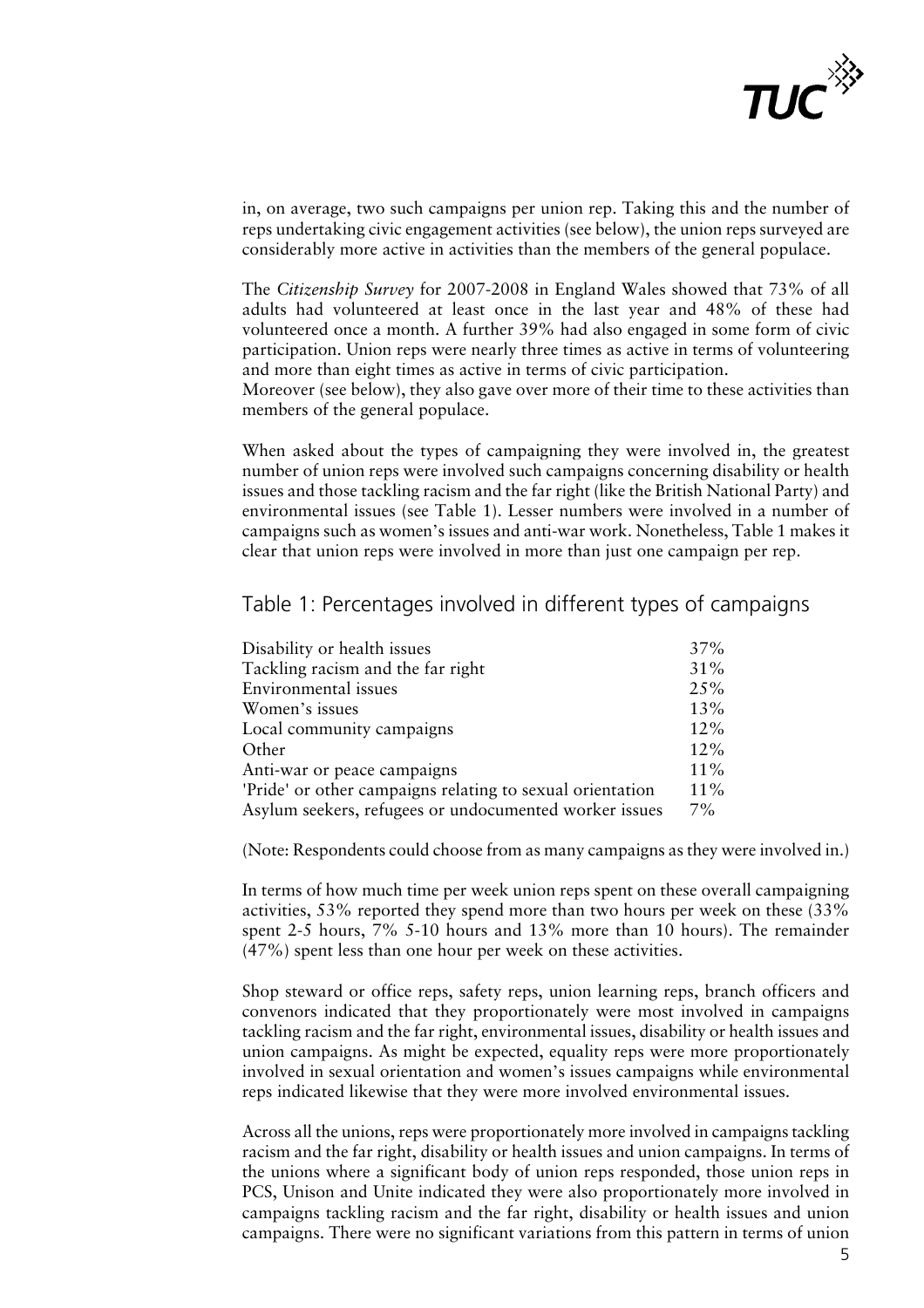

reps by sector.

Similarly, by workplace size, number of active reps per workplace, whether the union was recognised or not, the degree of union density and whether density is growing, falling or stable, there were no significant variations from the pattern identified before of the greatest proportionate involvement concerning campaigns tackling racism and the far right, disability or health issues and union campaigns (although environmental issues consistently polled the fourth most important locus of activity).

However, it is also clear from a breakdown of the responses that those unions which are recognised – and may thus have facility time provided – and those workplaces where there are more than two active unions reps allow the union reps there in general to be more active and to be so across a wider range of campaigns. Thus, for example, it was noticeable that the different parts of the public sector and public services comprised the majority of involvement by union reps in these campaigns.

#### Positions in civil society

Just as union reps hold lay office position with unions, the survey asked the respondents whether they also hold similar lay positions in wider civil society which formalize their involvement and activity as well as possibly giving them a leadership role in these capacities. Eight per cent were school governors, 5% were trustees or members of the governing body of a local organization, 1% were Justices of the Peace or Magistrates while 19% were volunteers in local community organizations like sports or youth clubs. A further 10% were involved in other forms of civil activism.

However, of these roles, a number of union reps played more than one role or took part in more than one activity.

These activities were given over a varying number of hours per week, with the majority (72%) spending less than one hour per week on these activities, but 20% spending between 2-5 hours per week on these and the remainder (8%) giving over more than 5 hours per week here. This is a substantial time commitment over and above their union rep union duties and does not cover other forms of union activity which they may engage in like education schools, holding regional lay positions and attending conferences. The only area in which members of the general populace are more involved than union reps was in being Justices of the Peace or Magistrates.

When union reps which hold such positions in wider civil society were asked which campaigns they are also most involved in, there was again unanimity - tackling racism and the far right, disability or health issues and union campaigns again predominated with environmental issues in follow up position. Of the types of union reps that held these civic positions or were active in voluntary groups, all types were more involved in local community organizations than any other form here, with BECTU, PCS, Unison and Unite most active in these positions and capacities. Here, there was a close correspondence between the union reps from the public sector and public services undertaking most of these types of roles. Where there existed more than five active union reps in a workplace and union densities were high  $(50\%)$ , there was a noticeable tendency to have more of the reps undertaking these types of additional activities.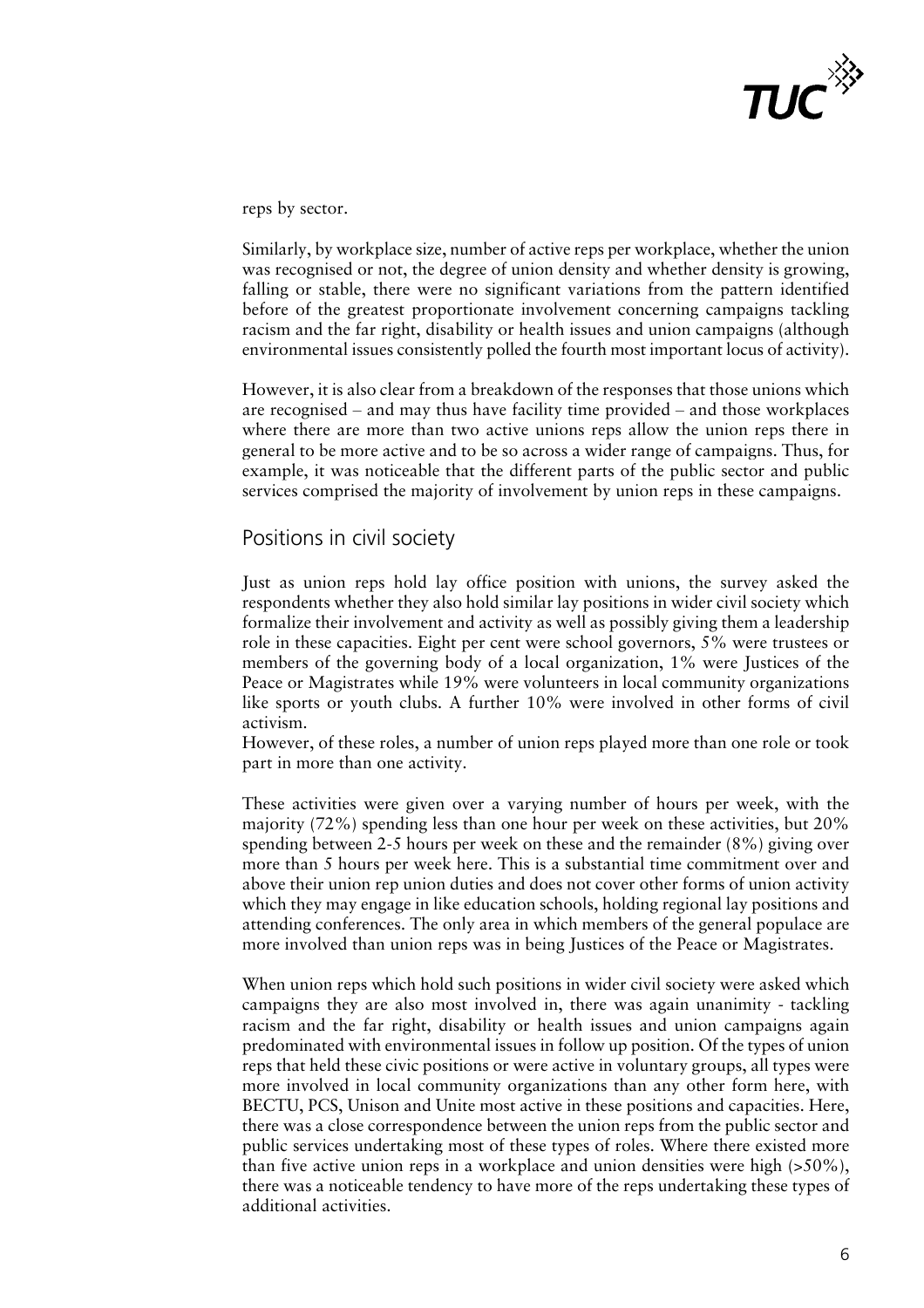

#### Extra-workplace union activity: trades councils

Trades union councils (or more commonly 'trades council') are still an important element of the overall union movement. There are currently 129 councils registered with the TUC. Registration has seen a steady growth in recent years with only 102 registered 10 years ago. Over half the current registered trades union councils report that they are active in their communities or are working with local affiliated union branches.

Activity by trades councils includes participation in local *Hope not Hate* events and other anti-fascist activity, support for the *Speak up for Public Services* campaign, support for local health services as well as living wage campaigns, education in the community and union development. However, and despite these positive developments, many reps play little or no active role in their local trades union council, with only 15% of union reps surveyed being active in their local body. A further 9% reported that another union rep in their workplace was delegated to attend the trades council.

Given that only 11% of respondent reps reported that there was no local trades council in their area, the reasons for the low level of involvement are to be found elsewhere. Firstly, 27% reported that they did not know what a trades council is or does. For example, one respondent commented: '[I'm n]ot sure how to be involved and what would be needed' while others said 'I would be involved if I actually knew who to contact' and '[It's n]ever mentioned at branch meetings.'

Equally importantly, 38% responded that they did not participate for issues of lack of time due to personal and family commitments. Often when pressed people give the reason or excuse of 'I haven't got the time' for not becoming involved in voluntary activities and this is usually a subterfuge for 'The issue isn't important enough for me to bother making the time'. However, in the case of the union reps, this is unlikely to be the case given that they are highly active and their commitments extend to other union and civic activities as some of the quotes below indicate:

*As I work an abnormal shift (4 am till 12 noon) my sleep pattern does not allow me late nights (beyond 7pm or 8 pm) so I do what I can in the time I have.* 

*Lack of time: I have to commute 1 ½ hours each way to work and back.* 

*I live 30 miles from my workplace, so commuting is an issue.* 

*I was active in the past but I'm now too busy as Brigade H&S representative.* 

And only 4% of those respondents who were not active in their trades councils responded this was because they thought a trades council was not relevant to their activities. This indicates there is a latent and so far untapped potential pool of interest and involvement in trades councils.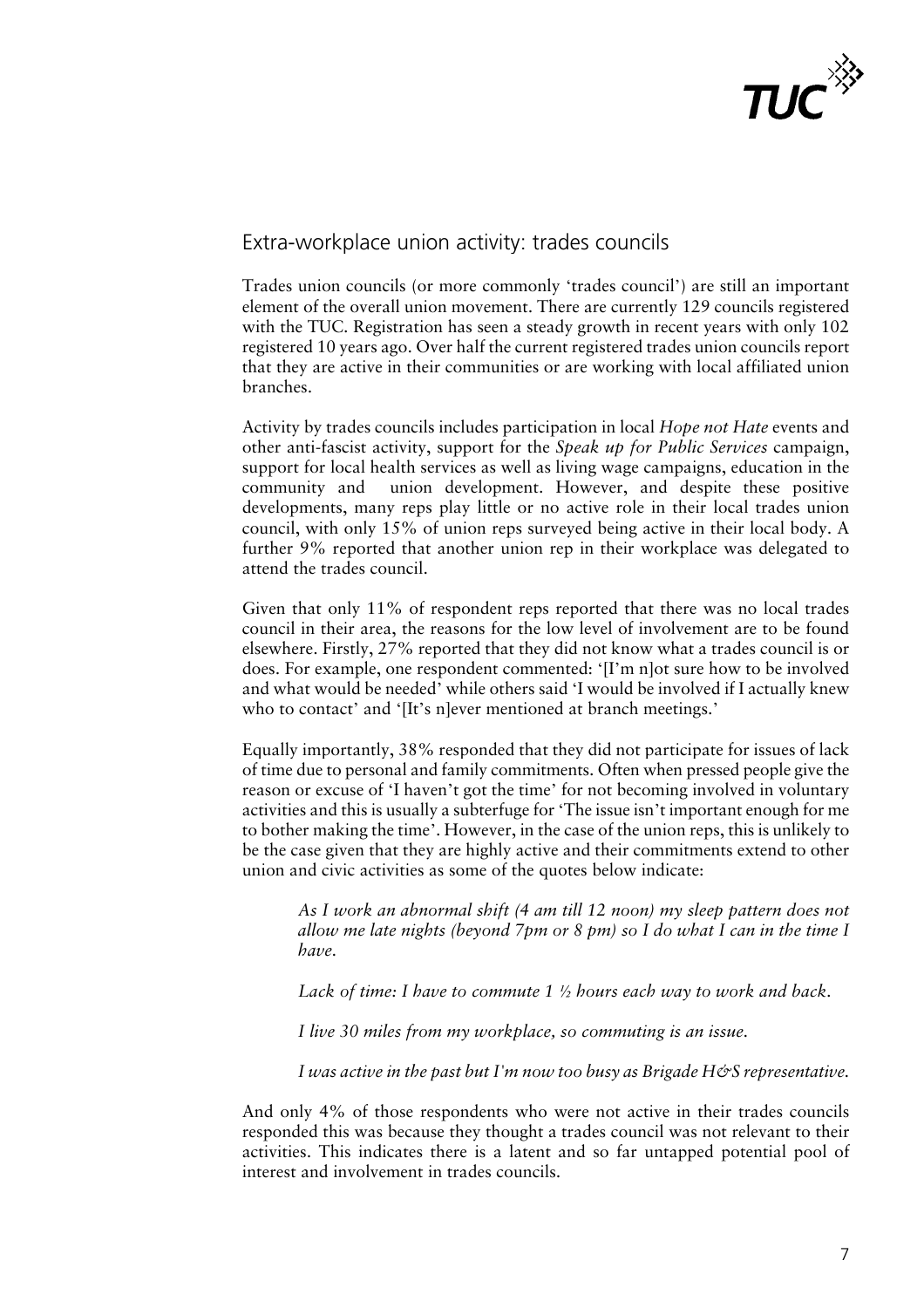

Of those union reps that were active in their local trades councils, there was a more even spread of involvement across the range of all the aforementioned campaigning activities (tackling racism and so on) whilst for those who were not active in local trades councils there was a much greater conformity to the pattern of proportionate involvement in campaigns concerning tackling racism and the far right, disability or health issues, union campaigns and the environment. There was some crossover of those work were active in their community and in their trades councils – via volunteering in local community projects and activities – but this was limited, reflecting the high degree of existing activity of these union reps.

While it might be expected that more 'senior reps' such as branch officers or convenors were more likely to be active in trades councils, given their higher level role in representing members – it was noticeable that shop stewards/office reps and safety reps were more active in this way on a proportional basis. PCS and Unite's union reps were proportionately more active than any other unions' union reps in trades councils. This may reflect union policy at a regional/national level. It was not surprising to find that those most active in trades councils came from the large and largest workplaces and those with more than two active union reps in the workplace, union densities in excess of 81% membership and rising and stable memberships.

#### Religious beliefs and observance

Much of the literature on community unionism has stressed the potential value of unions building relationships and alliances with community-based faith organizations. The surveyed union reps were, therefore, asked about their religious beliefs. Thus, 67% of respondents did not describe themselves 'religious', with 6% preferring not to say either way. Of those  $-27%$  – who described themselves as 'religious', 64% were Christian, 4% described themselves as Jewish, Hindi and/or Muslim backgrounds and 31% described their religious background as 'other'. Fourteen per cent of all respondents regularly attended some type of religious service. This is slightly higher than, for example, the estimated one-in-ten of those who identify themselves as Christians and attend church on a weekly basis.

Of those that saw themselves as 'religious', 84% responded that they saw a link between their religious faith and their union membership and/or activity. Some responses highlight the importance of seeking fairness, community, respect, justice, tolerance and equality:

*As an active trade unionist I am doing good work to help other people to ensure they are treated fairly and justly. As a Christian, I am also trying to help the wider community. I see no conflict in being a Christian and an active trade unionist.* 

*Being a Christian, I believe in fairness and justice for all. Christianity and unions are two sides of the same coin* 

*My faith … taught me to stand against injustice and speak out for those unable to speak for themselves for whatever reason.* 

*Buddhism promotes compassion, and my union activity is to protect public*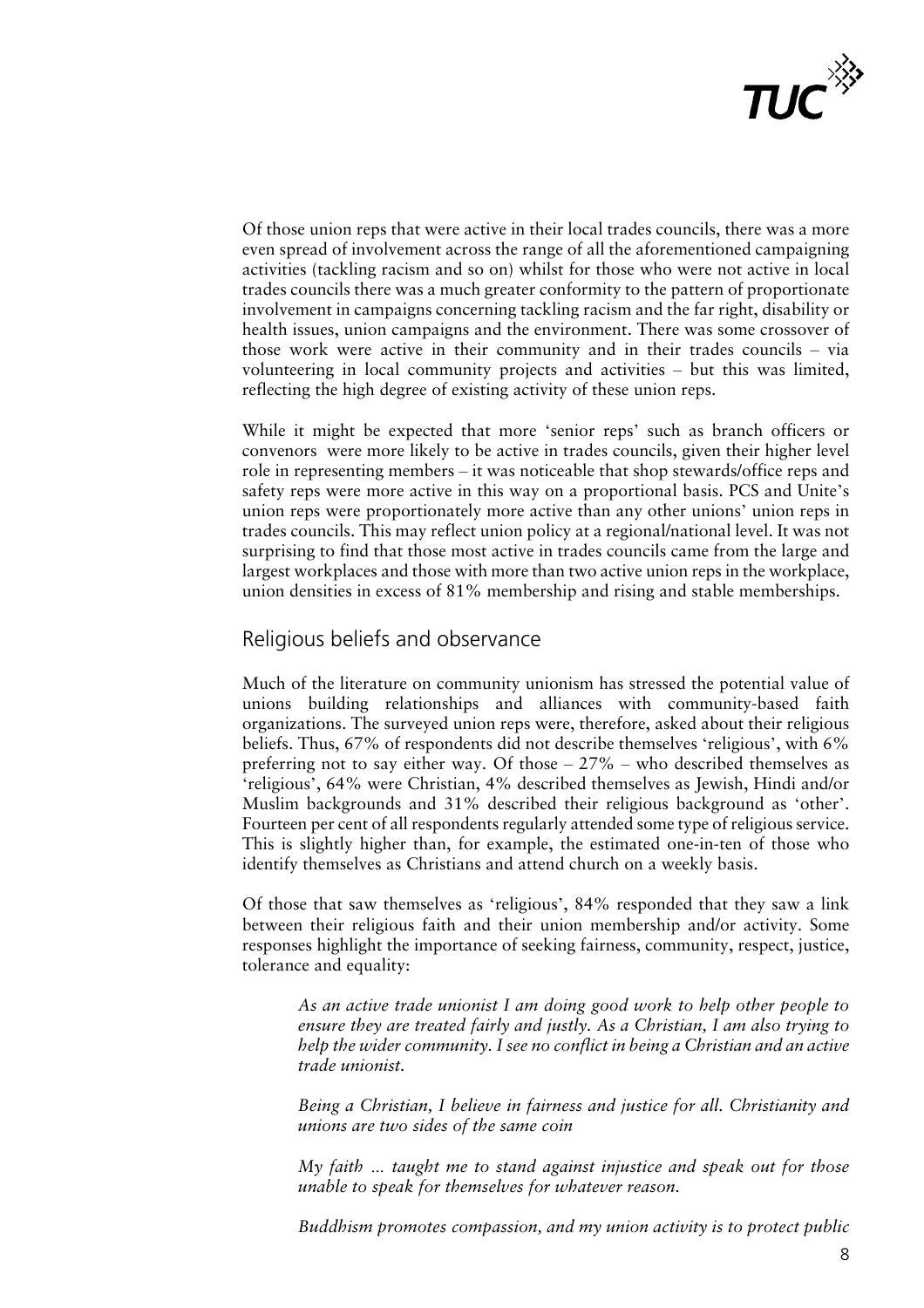

*services which are needed for society and the most vulnerable in it.* 

*As a Quaker I believe strongly in the equality of all, and in being active in society to challenge issues of injustice and inequality.* 

*In Islam, there are fundamental teachings concerned with human rights*  including the right to respect as all human beings are deemed worthy of *respect ,the right to justice which includes the right to seek justice and the duty to do justice ,the right to freedom and the fact that human beings should be free of all forms of bondage.*

#### Priorities for the union movement

Given that union reps are so important for the present and future health and vitality of the union movement, it is important to not only know their views but to identify what their current policy priorities are and, thus, what motivates them to carry out much of their campaigning activities. When asked to select no more than three options from a menu of eleven of campaigning issues that unions should give much greater attention to, the priorities were given as follows by the reps who undertook the survey:

Table 2: Percentages of union reps choosing issues as top three campaigning priorities

| Tackling poverty and inequality          | 74% |
|------------------------------------------|-----|
| Tackling unemployment                    | 50% |
| Improving the quality of public services | 46% |
| Tackling racism and the far-right        | 44% |
| Education and schooling                  | 35% |
| Promoting community cohesion             | 23% |
| Protecting the environment               | 22% |
| The provision of affordable housing      | 20% |
| Tackling crime and anti-social behaviour | 18% |
| Improving public transport               | 18% |
| Tackling drug and alcohol abuse          | 10% |

This order of prioritisation again reflects the high level of commitment of union reps to social justice, and particularly that for the most disadvantaged groups in society. Reflecting the concerns of the present time, a high level of focus was laid on dealing with unemployment in a time of recession. Although falling down the league table somewhat, 'tackling racism and the far right' is arguably equally well tackled by dealing with the social conditions which give rise to it.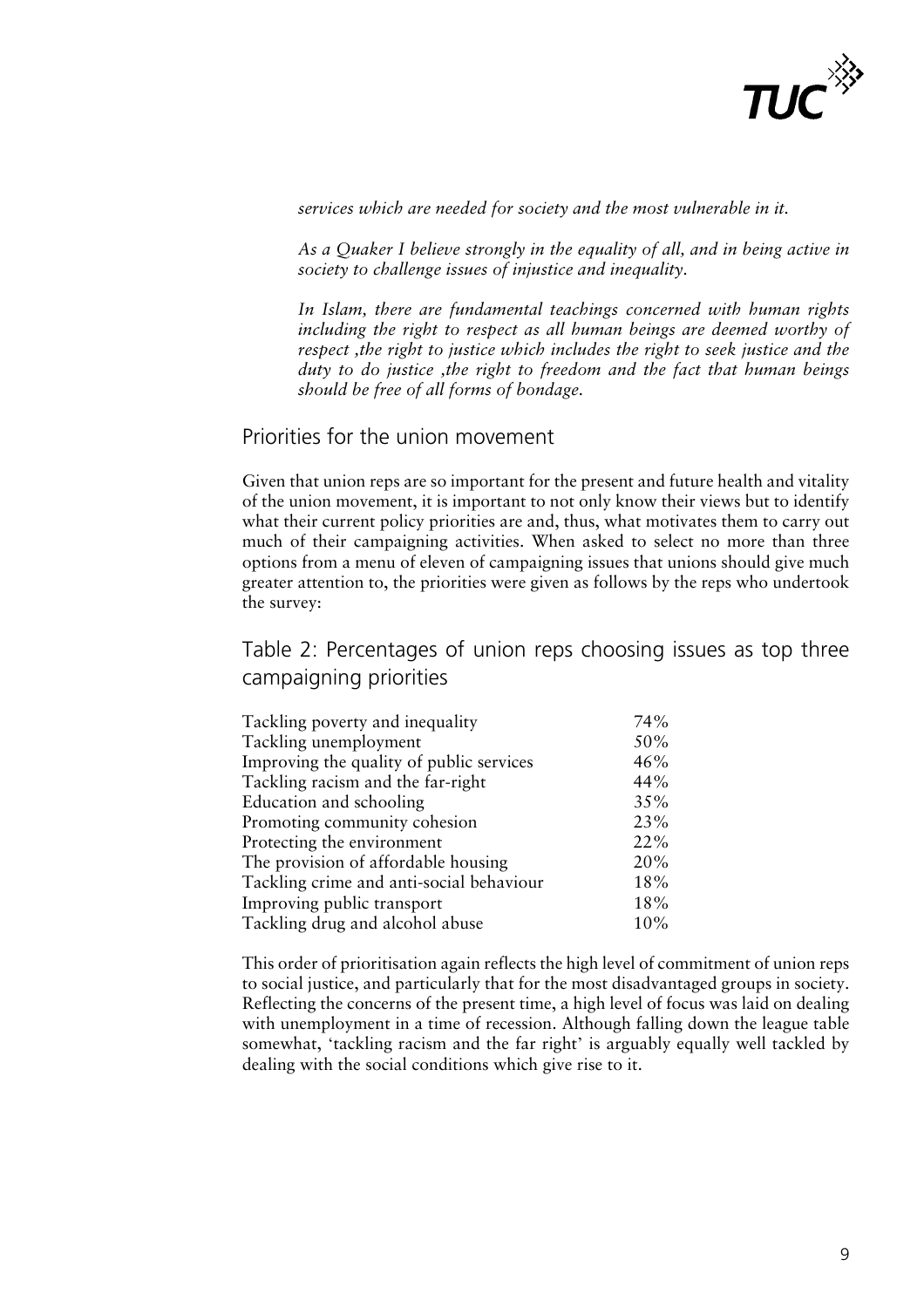

The role of unions in the community

When asked to think about the role of unions in local communities, 17% thought unions already played an active and important role in local communities – but 72% of the respondents felt that unions could develop this role further. When asked what more unions could do to play an active role in local communities, the majority of responses concerned suggestions of the need to raise unions' profile and awareness of their role and contribution, particularly amongst the young. Some of the comments also concerned suggesting means of doing this, particularly through participation in community activities or providing weekend surgeries like those of MPs. A selection of comments highlights these suggestions:

*Increased participation in local communities - meaningful sponsorship of issues relevant to those in the community, including sporting activities in order to help the general public gain an understanding of what unions are, and what they stand for; and also the power that is available for change embodied in the solidarity of unions.* 

*Supporting membership by seeking volunteers from outside the area to help, with their time. Reciprocating accordingly. Making members aware of initiatives of other members local community projects.* 

*By encouraging their stewards and members to participate more in community affairs such as community councils, school activities, become more involved with helping at youth activities such as youth clubs, scout and guide movements, etc. Take more of an interest and volunteer to help with gala days and any other community activity rather than just dump their kids at those events and let 'someone else' do it for them.* 

*Most young people have no idea of what unions is or what they do. There should be trade union history, background, what they do in the curriculum in schools. In colleges and universities, there should be a module on employment rights and how trade unions can help.* 

*Being actively involved in trades councils, supporting events financially as well as turning up, eg May Day, National Play Day etc. Campaigning on the streets, with United Against Fascism, the NHS 60 celebrations and so on.* 

*Make anything you do public and plaster your union logos everywhere. And ALWAYS have joining forms available - plus TUC info for people interested in unions in other areas.* 

*Unions have a visible presence in local communities. People out there do good work but you never read about it. Unions are very poor when it comes to media exposure, and whilst I can accept the hostile attitude of most national papers, it is not the case at local level where they are often desperate for stories and far more should be done. Unions appear to be stuck in a rigid mindset - there's a need for some more creative thinking and for them to throw their weight behind worthy local initiatives.*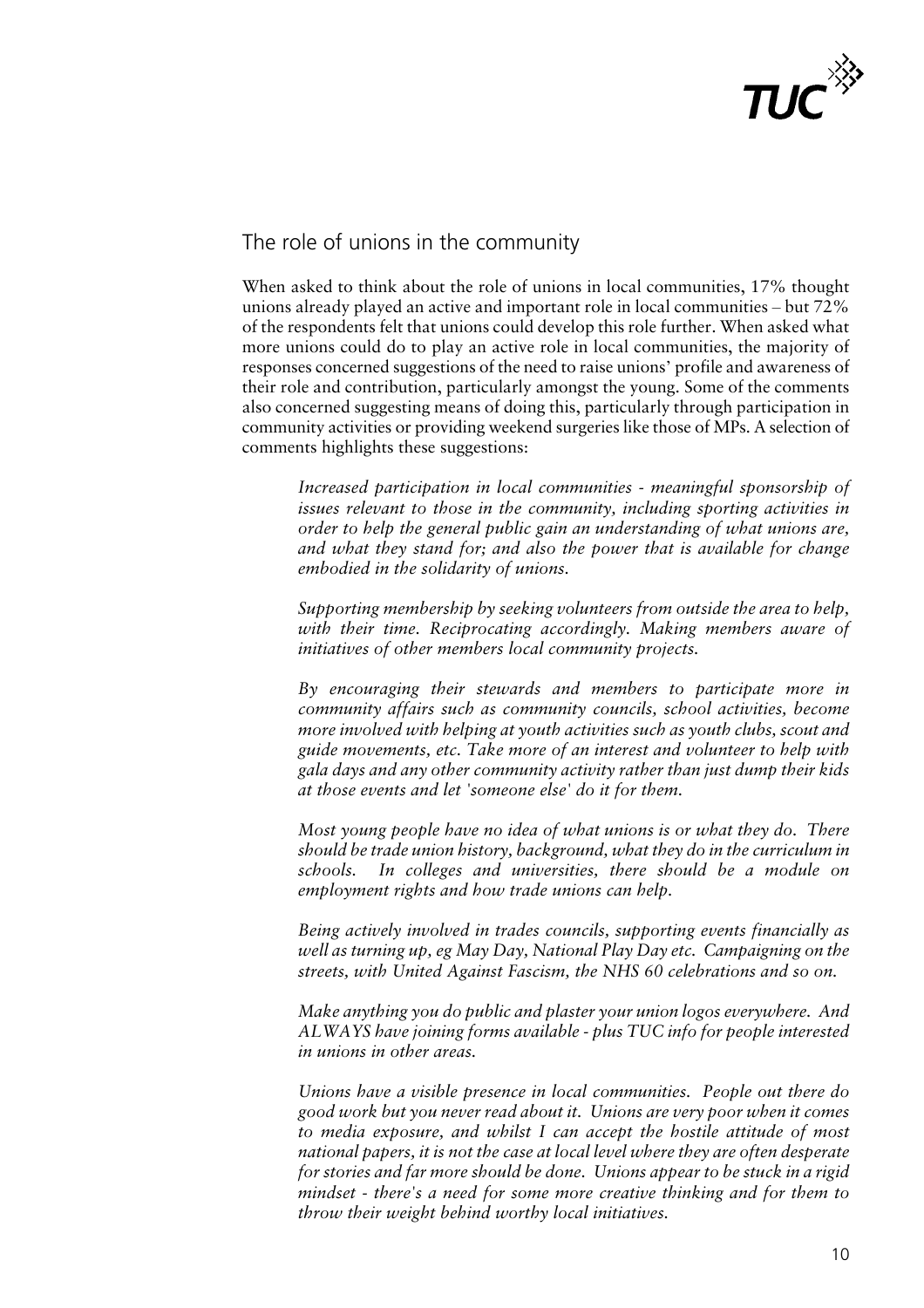

*Often communities are faced with decisions made by faceless councillors which badly affect them and their communities, almost on every occasion they have little training in representation and public speaking, and are easily discounted by the poor grievance programmes set up by the same council. If experienced Trades Union Reps could be called on to represent these often small communities. I know from my own successful endeavours this often is sufficient to change poor decisions.* 

*Gaining awareness to pre-school leavers at careers evenings or becoming part of the curriculum so that young adults are aware of rights and representation.* 

*Be more visible! Unions may be involved in campaigns/community activities locally - and I know some individual union members who are active - but this always seems to be on an individual basis rather than representing the union. My own union branch is often reluctant to back local campaigns because they think some members might not agree with the way we allocate resources.* 

*Depends on activists interests, but need to demonstrate to local communities that trade unionism is about wider issues. Public transport affects workers as well as others, need to have a more holistic approach, and consider public services that should serve communities in the widest context. Lots of potential links with privatisation and profit driven injustice, and degradation of the environment* 

*More outreach work utilising the skills of learning and safety reps to improve the awareness, knowledge and skills of the community as a whole, both in work related and social community issues. For instance, union safety reps could help community groups with risk assessments, learning reps could source courses for community members in local halls/schools. The unions can be seen as a social benefit, contributing to quality of life as a whole, not just in the workplace.* 

When asked about their views on which issues unions should play a greater, lesser or the same level of activity in the community, the issues which most reps who thought unions should be more active on were tackling racism and the far right, disability and health issues, the environment and union campaigns.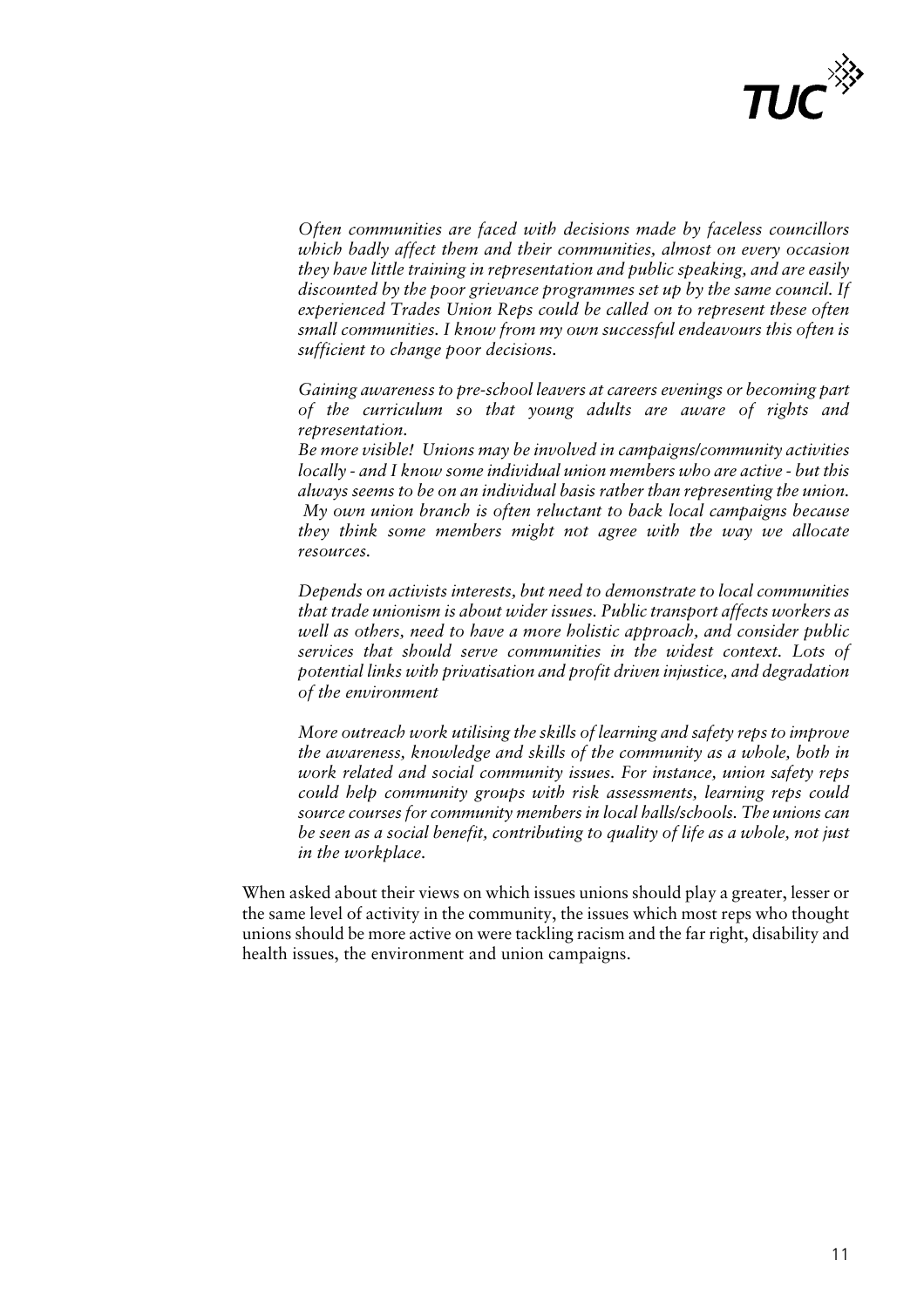

## Conclusions

It is clear that union reps are heavily involved in campaigning and activity whose focus is not solely or even mainly their own workplace. Indeed, they are heavily engaged in a large number of aspects of community interaction and exchange, reflecting that they are of some standing and involvement in their communities. They display a high level of practical commitment to these activities. Therefore, union reps 'add value' to their communities they are involved in. This testifies to their aspirational agenda of social justice, fairness, tolerance and respect and their commitment to engage in collective activities that work towards those ends. No doubt their experiences as union reps and as community activists cross-fertilize with each so that they form a desirable set of inter-personal skills commonly known as social capital.

Several specific points emerge out of the survey's findings:

- By comparison to the general populace, considerable amounts of time and effort are expended by union reps in extra-workplace campaigns
- Union reps posses high levels of different types of social capital
- Given the concentration of much work on relatively few shoulders amongst union reps, the downside to the accumulation of considerable amounts of social capital in comparatively few hands may be potential activist burn out
- Whilst communities contain much in the way of social capital and networks which are outside the orbit of unions, unions' own activists are not only a bridge to that capital and those networks but they are also part of that capital and those networks
- The prioritization of environmental concerns is already underway in union activists' work
- Union reps take the campaigns organized by own unions seriously and work in these campaigns suggesting that they respect the choice of campaigns their unions organize and show support and loyalty to these
- A virtuous circle exists of union reps work in workplace of high union density and good union organization, whereby this supportive environment facilitates greater representation and activity and this, in turn, supports or reinforced membership density and organization
- Union activists believe that unions are underselling themselves in terms of their community engagement and profile

In light of this survey the TUC and its affiliated member unions should consider:

- Support for developing different approaches to 'community unionism'. Community unionism in Britain may look very different to approaches developed in, for example the US, where activists are more likely to be involved in faith-based organisations and communities – the TUC's 'Active Unions, Active Communities' project should support innovative approaches to community unionism
- Lobbying for recognition by government, state and other civil society organizations of the valuable role played by union reps in their local communities, and developing proposals for building upon and extending this role (particularly through the attribution of resources)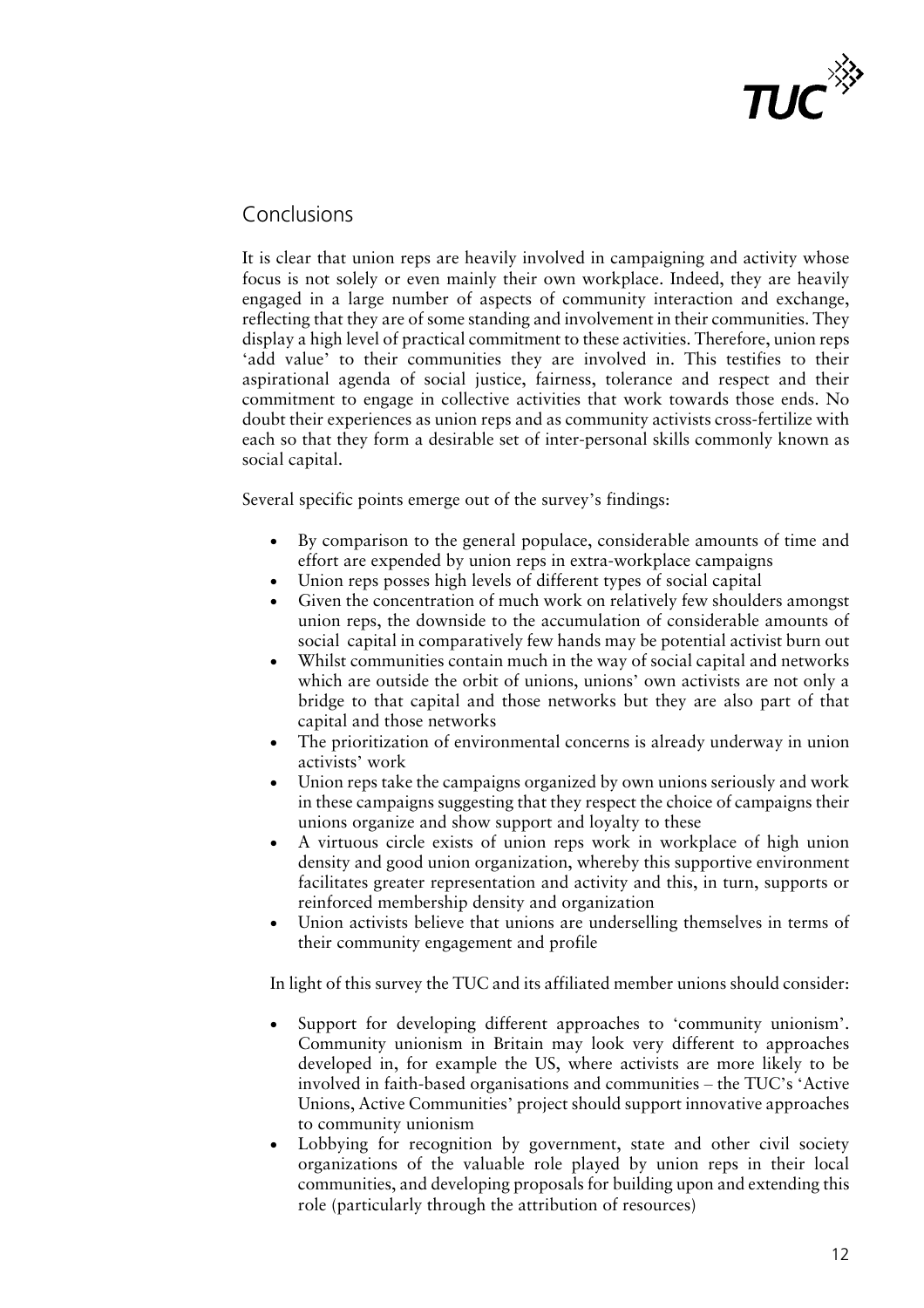

- The challenge for unions is to deploy these links and capital through creating campaigns which benefit both unions and the organizations that their union reps are active in or which encourage their union reps to think with their 'union hats' on when they are active in the extra-union activities
- Better informing lay activist and reps about the role of local Trades Union Councils, and encouraging Trades Councils to develop strategies to engage unions at a local level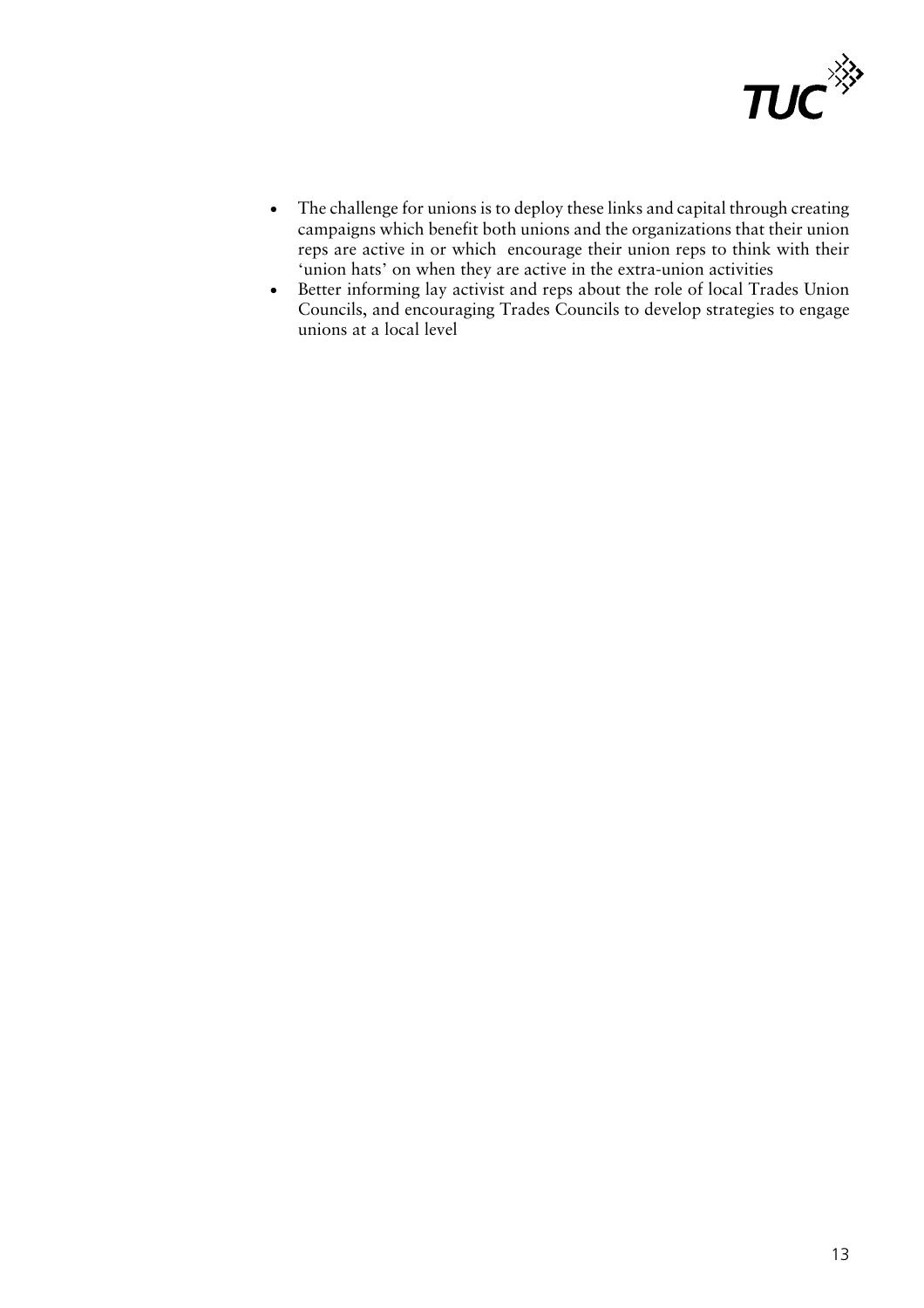

# Technical Appendix

 $\overline{a}$ 

## Survey population characteristics

In early December 2008, the survey team e-mailed registered members of the TUC's unionreps network inviting them to participate by completing an on-line questionnaire<sup>2</sup>. The composition of the respondents was a fairly robustly representative sample of union reps (see below).The total number of union rep respondents was 405 spread throughout the 58 TUC-affiliated unions with a combined membership of 6.5m. As might be expected the largest unions (with the most reps) provided the lion's share of the respondents – with 22% of the respondents being from UNITE and 20% from UNISON. Fifteen per cent of the respondents came from PCS while BECTU, CWU, FBU, GMB, POA, Prospect, RMT, SCP, TSSA, UCATT, URTU and USDAW each provided between 1% and 10% of responses. Those unions with representation of less than 1% included Accord, Aslef, ATL, BDA, Community, Connect, CPHVA, CSP, EIS, FDA, NASUWT, NGSU, NUDAGO, NUT, SoR and UTW.

The sectoral distribution of respondents, in part, reflected those of the unions they were reps for. However, given that some of the major unions are now general unions which organize in a multiplicity of different sectors and that some sectors are still organized by a number of unions, there is not as tight a fit in this regard as might be expected.

Those sectors which were particularly well represented included local and national government  $(18\%)$ , the civil service and other public services  $(15\%)$ , education (9%) and health (8%). Reasonably well represented were entertainment (7%), manufacturing using metals (7%), transport (7%), agriculture and forestry (5%) and other (5%). The following sectors - banking, finance and insurance, distribution and wholesale, oil and gas, post and telecoms, retail and shops, and voluntary and membership organizations – were all represented at between 1%-2% levels while chemicals, mining and quarrying and fuel, drinks and tobacco, electricity, water and sewage, food production, information technology, paper, cardboard and packaging, science and research, textiles, clothing and leather, and wood and furniture were all represented at less than 1%.

While reflecting to some degree the dominant contours of the location of where the union movement is present, the spread of respondents does give a reasonably good grasp of the picture across the wider economy. Therefore, in the heartlands of union membership and organization in the public sector, there is good representation of respondents and an array of representation in the private service sector is also found.

<sup>&</sup>lt;sup>2</sup> Just under 14,000 reps are registered to receive e-mail alerts from the TUC's unionreps web-site: www.unionreps.org.uk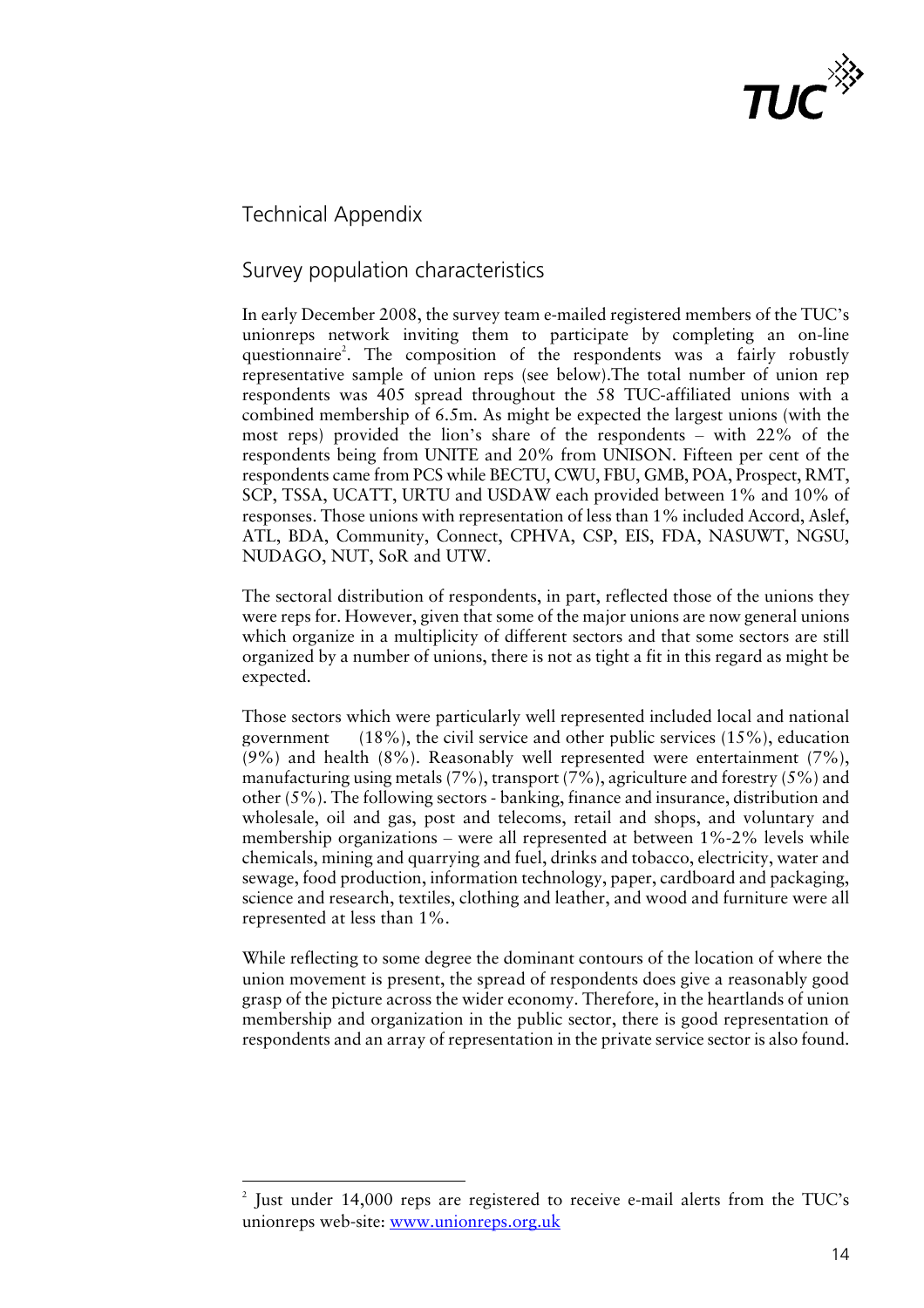

#### Respondents' workplaces

 $\overline{a}$ 

Twenty per cent of union reps worked in workplaces with less than 50 workers while 10% worked in workplaces with between 51 and 100 workers. Meantime, 30% worked in workplaces with between 101 and 500 workers and 10% in workplaces with another 10% working in workplaces with 501 to 1,000 workers. Somewhat surprisingly, the remainder  $-30\%$  - worked in very large workplaces, that is, with more than 1,001 workers.

When it came to how many union reps, including the respondent, were active in their workplace,  $18\%$  were the only active union rep (– a much lower figure than the 45% of the latest 2004 Workplace Employment Relations Survey).<sup>3</sup> Yet, 35% worked alongside between two and five other reps and 47% were alongside more than five other reps, giving an encouraging picture. Of the workplaces that union reps were active in, 92% worked in workplaces were the union they represented was recognised for representation and collective bargaining by the employer.

In terms of their own specific union density – the percentage of the total number of workers in the relevant workforce that their union represents – only 17% represented less than 40% of the relevant workforces. Forty per cent is an important threshold in terms of worker support for gaining union recognition through the statutory process. Only another 8% of workplaces experienced a density of less 50% for their relevant workforces. However, it is also important to recognise that in workplaces where more than one union is recognised and/or is organized, the overall or combined union density would be higher.

That said, the remainder of union reps worked in workplaces where the majority were union members. Thirteen per cent had between 51%-60% density, 11 per cent had 61%-70% density and another 11 per cent had 71%-80% density. Standing out were those workplaces – 13%- which had densities of between 81% and 90% and where 17% had densities of upwards of 91%. Equally revealing was that 23% of union reps reported rising membership density in their workplaces and 52% reported stable membership densities. The remainder (25%) reported declining densities.

<sup>&</sup>lt;sup>3</sup> See Kersley, B. Alpin, C. Forth, J. Bryson, A. Bewley, H. Dix, G. and Oxenbridge, S. (2006) *Inside the Workplace: findings from the 2004 Workplace Employment Relations Survey*, London: Routledge, p124.